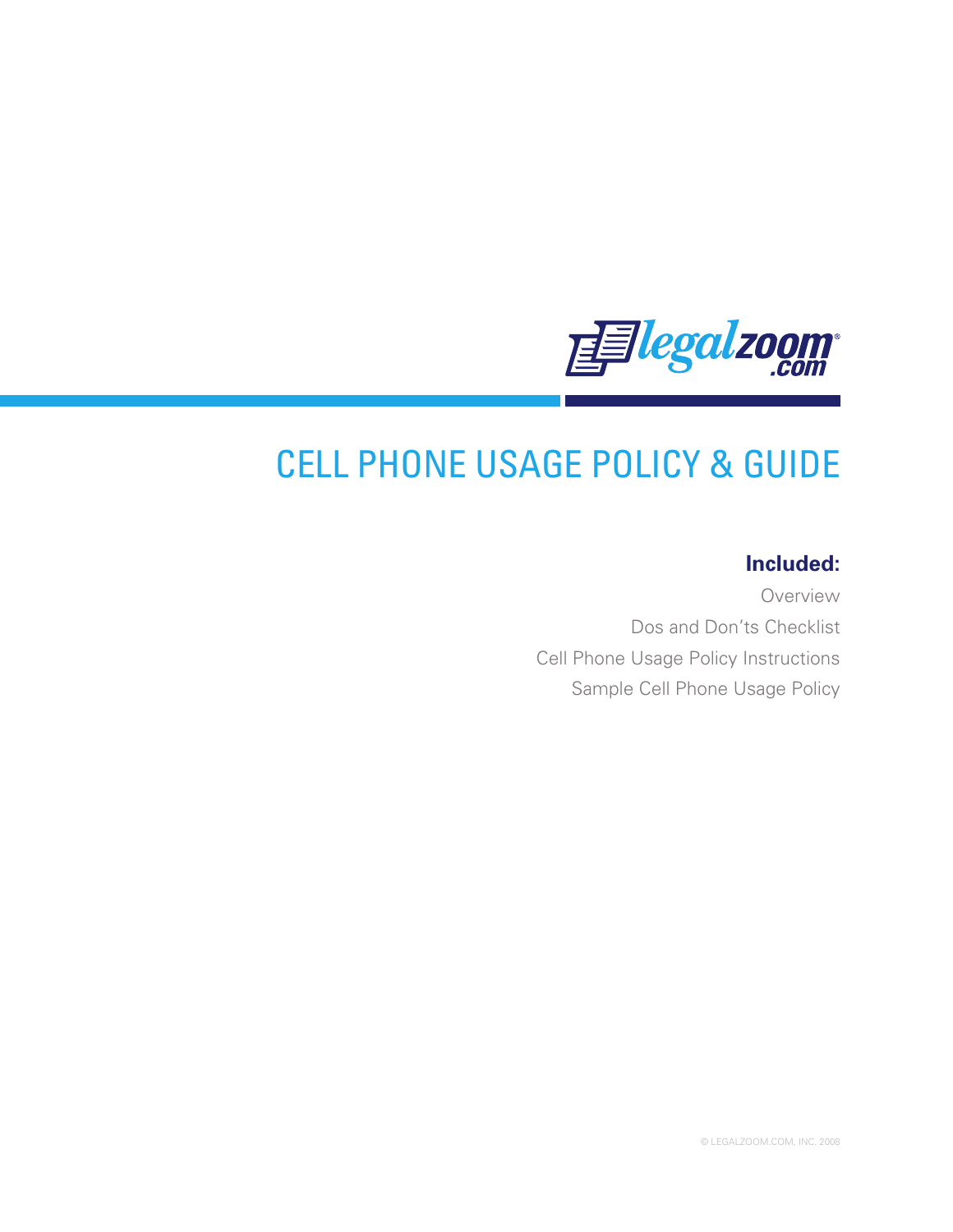### **1. Overview**

Mobile phones, personal digital assistants, and other electronic innovations have given employers increased access to their employees, making those individuals more available and connected to their jobs. The business world understands that technologies have improved customer service and elevated employee efficiencies. However, companies are also starting to sense that these tools have also increased distractions and the potential exposure to corporate liability for employee acts.

The temptation to make personal calls or access the internet on a PDA is hard to resist for even the most conscientious of employees, and these practices waste significant company money and time. More seriously, as more laws are enacted governing the use of cell phones on the road, employers may find themselves accountable for their employees' actions while driving. Establishing and enforcing a cell phone policy has thus become increasingly important, both to ensure employee performance and to shield companies from lawsuits and other liabilities.

A well-crafted cell phone usage policy will not only set expectations for incoming employees, but will also address serious issues concerning the safety, security, and privacy of cell phone use. The enclosed document should prove useful to your business and, if you follow the suggestions provided, can provide the framework for a complete set of management policies. Your business will be able to draw on its technological resources without sacrificing either security or efficiency.

## **2. Dos & Don'ts Checklist**

Creating an employee cell phone usage policy is the first of many steps in establishing a healthy, professional, and dispute-free workplace. The following tips will provide additional guidance about protecting your employees and your company:

A good cell phone usage policy should address current state laws about cell phone use while driving. Some states have passed laws prohibiting the use of handheld devices while operating a motor vehicle, while allowing the use of hands-free devices. Review your state's laws and local ordinances to make sure that the policy you draft is in line with regulations in your area.

Be reasonable in your policies. Modern employees work long hours, leaving their houses before dawn and returning well into the night. For the sake of workplace morale and staff retention, you should allow some cell phone communication between employees and their family members.

The enclosed policy includes a provision governing camera phones, which present an increasing risk to companies. Intellectual property, trade secrets, personal customer information, or other confidential data can be captured and used easily with a camera phone. Employees may have their picture taken in private areas, and may be able to sue your company for invasion of privacy or harassment.

Having a policy in place is only the first step. The policy must be enforced and your employees must understand the consequences of failing to abide by its terms.

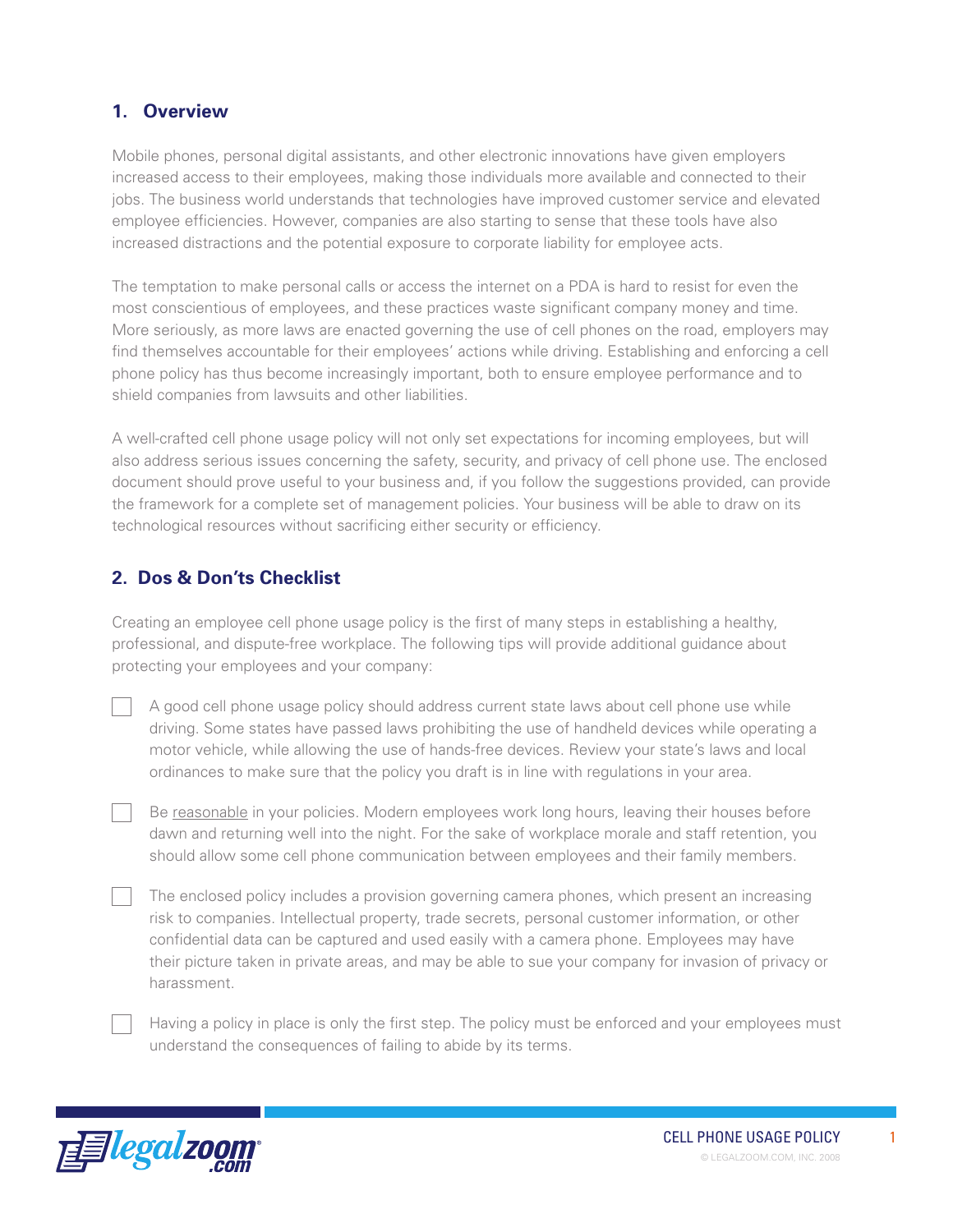Every person employed by your company should review and sign your policy. This includes new, old, temporary, and permanent employees, managers, supervisors, full-time professionals, part-time staff, independent contractors, and freelancers.



Allow your employees ample time to review and sign the policy. This will reduce the likelihood, or at least the efficacy, of a claim that an individual did not understand the policy's terms.



Review the cell phone usage policy carefully. One size may not fit all.

You can use these suggestions and the enclosed sample to create a thorough cell phone usage policy, a policy that will protect your company from both internal and external risks. You will have created a document that can be used with each new employee, and that may protect your company and its employees from unnecessary personal and professional risks.

## **3. Cell Phone Usage Policy Instructions**

The following provision-by-provision instructions will help you understand the terms of your cell phone usage policy. Please review the entire policy before starting the step-by-step process.

- Introduction. Explains the general purpose of the policy. Cell phones are defined broadly in the introduction, and include most handheld devices. If there are other items that you would like to add to the list, feel free to include those here.
- **Section 1: Use of Cell Phones or Similar Devices.** Details company policies about the use of personal cell phones in the office or on other company property (e.g., construction sites, manufacturing areas, stores, etc.).
	- $\circ$  Section 1(a): General Use at Work. Provides that personal cell phones being used for personal calls should be used sparingly in the workplace.
	- $\circ$  Section 1(b): Unsafe Work Situations. Requires that in unsafe work situations (e.g., construction sites, near heavy machinery, etc.), cell phones (whether personal or businessissued) not be used.
	- $\circ$  Section 1(c): Use While Driving. Includes an absolute ban on employee use of cell phones, whether personal or Company-issued, while driving on Company-related business.
- **Section 2: Personal Use of Company-Owned Cell Phones.** Governs the use of cell phones that were provided to an employee by the company, and indicates more specifically that these phones are for business use only. This section also notes that any such cell phones are to be protected by the employee, and returned when his or her employment ends.
- **Section 3: Company-Owned and Supplied Devices or Vehicles.** Prohibits the use of cell phones while driving, both when those phones are company-issued and when the vehicle is companyissued.

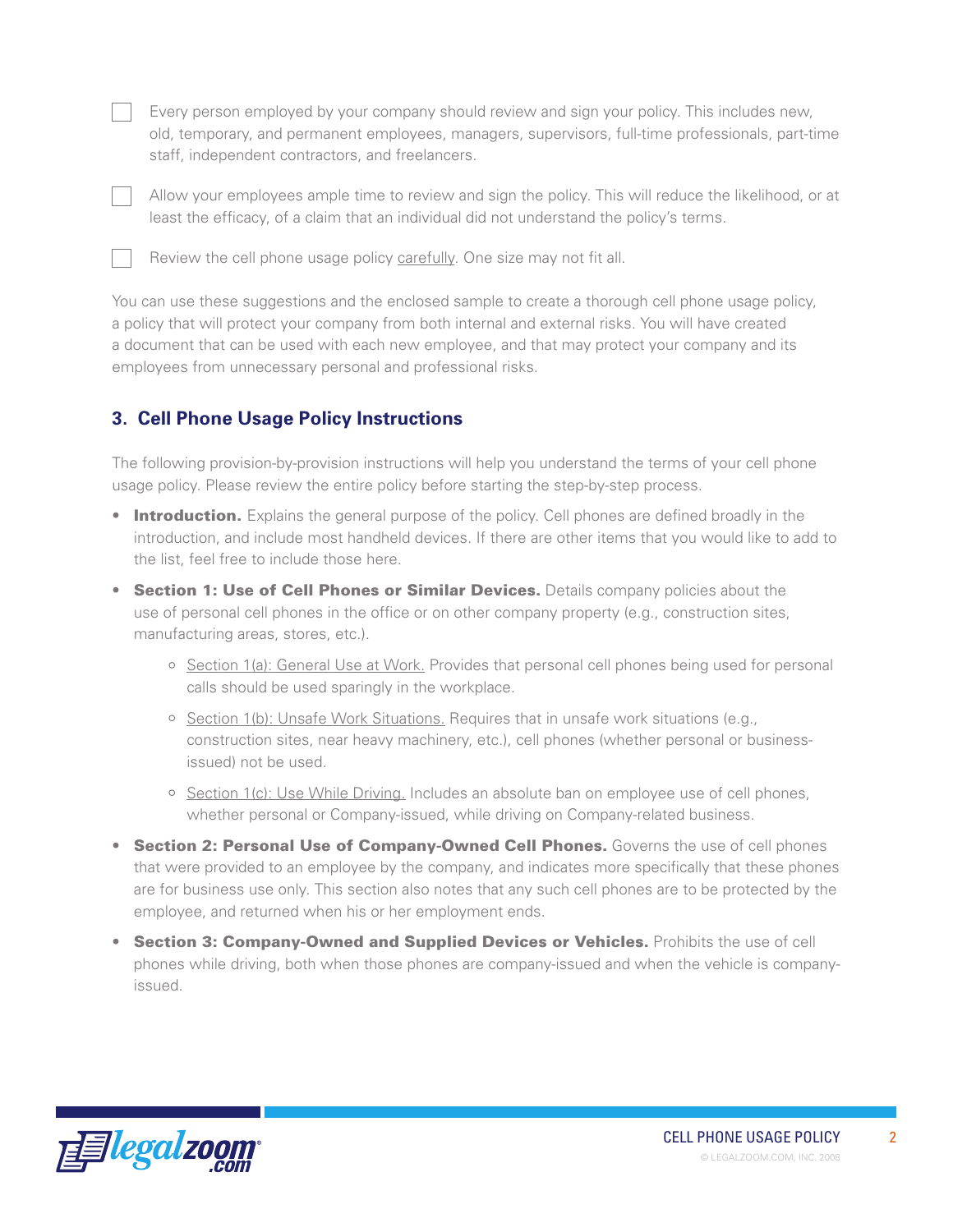• Section 4: No Use of Camera Phones. Camera phones can present risks to a company, potentially compromising customer information, trade secrets, or the privacy of other employees. The risks posed vary from industry to industry, and company to company, and you should add or delete requirements based on your specific needs. If you are unwilling to prohibit camera phones entirely from your premises, consider designating certain areas where those phones are banned (e.g., restrooms, locker rooms, laboratories, manufacturing areas, etc.).

You may also want to include information in the policy about your state's "video voyeurism" law, if any. These laws prohibit the recording or disseminating of images of an individual's "private areas" without consent, when the recording was made in a location that the person expected would be private. Add a list of potential penalties and indicate that you will refer all instances of video voyeurism to the proper authorities.

- Section 5: Review of Monthly Charges. Allows the Company to monitor usage of phones that it has issued to employees and allows an employee's manager to determine the consequences of excessive or irregular use.
- **Section 6: Special Responsibilities of Managerial Staff.** This final section emphasizes the importance of management providing a good example of cell phone use, and in guarding against excessive or inappropriate use of such phones by their employees.

A company that uses the tools provided in this package can clarify an employee's obligations and duties regarding cell phone use. This knowledge and awareness can increase efficiencies and protect your business.

#### DISCLAIMER

LegalZoom is not a law firm. The information contained in the packet is general legal information and should not be construed as legal advice to be applied to any specific factual situation. The use of the materials in this packet does not create or constitute an attorney-client relationship between the user of this form and LegalZoom, its employees or any other person associated with LegalZoom. Because the law differs in each legal jurisdiction and may be interpreted or applied differently depending on your location or situation, you should not rely upon the materials provided in this packet without first consulting an attorney with respect to your specific situation.

The materials in this packet are provided "As-Is," without warranty or condition of any kind whatsoever. LegalZoom does not warrant the materials' quality, accuracy, timeliness, completeness, merchantability or fitness for use or purpose. To the maximum extent provided by law, LegalZoom, it agents and officers shall not be liable for any damages whatsoever (including compensatory, special, direct, incidental, indirect, consequential, punitive or any other damages) arising out of the use or the inability to use the materials provided in this packet.